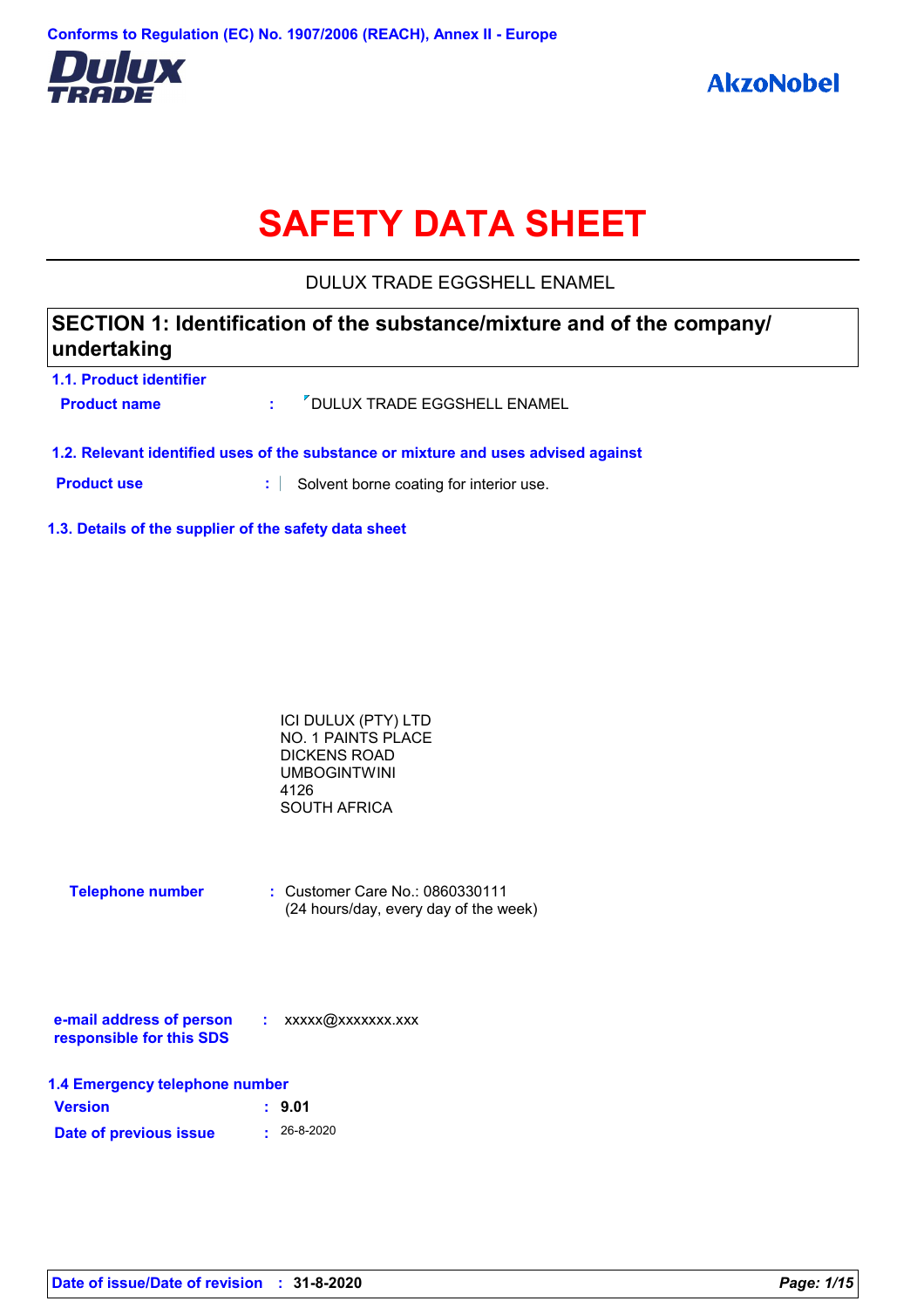### **SECTION 2: Hazards identification**

| 2.1 Classification of the substance or mixture |  |  |  |
|------------------------------------------------|--|--|--|
|                                                |  |  |  |

**Product definition : Mixture** 

### **Classification according to Regulation (EC) No. 1272/2008 [CLP/GHS]**

Flam. Liq. 3, H226 STOT RE 1, H372 Aquatic Chronic 3, H412

The product is classified as hazardous according to Regulation (EC) 1272/2008 as amended.

| <b>Ingredients of unknown</b><br>toxicity    | $: 0\%$ |
|----------------------------------------------|---------|
| <b>Ingredients of unknown</b><br>ecotoxicity | $: 0\%$ |

See Section 16 for the full text of the H statements declared above.

See Section 11 for more detailed information on health effects and symptoms.

### **2.2 Label elements**

**Hazard pictograms :**



| <b>Signal word</b>                                                                                                                                              | : Danger                                                                                                                                                                                                 |
|-----------------------------------------------------------------------------------------------------------------------------------------------------------------|----------------------------------------------------------------------------------------------------------------------------------------------------------------------------------------------------------|
| <b>Hazard statements</b>                                                                                                                                        | : H226 - Flammable liquid and vapour.<br>H372 - Causes damage to organs through prolonged or repeated exposure.<br>H412 - Harmful to aquatic life with long lasting effects.                             |
| <b>Precautionary statements</b>                                                                                                                                 |                                                                                                                                                                                                          |
| <b>General</b>                                                                                                                                                  | : P102 - Keep out of reach of children.<br>P101 - If medical advice is needed, have product container or label at hand.                                                                                  |
| <b>Prevention</b>                                                                                                                                               | : P210 - Keep away from heat, hot surfaces, sparks, open flames and other ignition<br>sources. No smoking.<br>P233 - Keep container tightly closed.<br>P260 - Do not breathe vapour.                     |
| <b>Response</b>                                                                                                                                                 | : P312 - Call a POISON CENTER or doctor/physician if you feel unwell.                                                                                                                                    |
| <b>Storage</b>                                                                                                                                                  | $:$ P235 - Keep cool.                                                                                                                                                                                    |
| <b>Disposal</b>                                                                                                                                                 | : P501 - Dispose of contents and container in accordance with all local, regional,<br>national or international regulations.                                                                             |
| <b>Hazardous ingredients</b>                                                                                                                                    | : Solvent naphtha (petroleum), medium aliph.                                                                                                                                                             |
| <b>Supplemental label</b><br>elements                                                                                                                           | : Contains neodecanoic acid, cobalt salt and butanone oxime. May produce an<br>allergic reaction.<br>Warning! Hazardous respirable droplets may be formed when sprayed. Do not<br>breathe spray or mist. |
| <b>Annex XVII - Restrictions</b><br>on the manufacture,<br>placing on the market and<br>use of certain dangerous<br>substances, mixtures and<br><b>articles</b> | : Not applicable.                                                                                                                                                                                        |
| <b>Special packaging requirements</b>                                                                                                                           |                                                                                                                                                                                                          |
| <b>Containers to be fitted</b><br>with child-resistant<br>fastenings                                                                                            | : Yes, applicable.                                                                                                                                                                                       |
| Tactile warning of danger : Yes, applicable.                                                                                                                    |                                                                                                                                                                                                          |
| <b>2.3 Other hazards</b>                                                                                                                                        |                                                                                                                                                                                                          |
| Other hazards which do<br>not result in classification                                                                                                          | : None known.                                                                                                                                                                                            |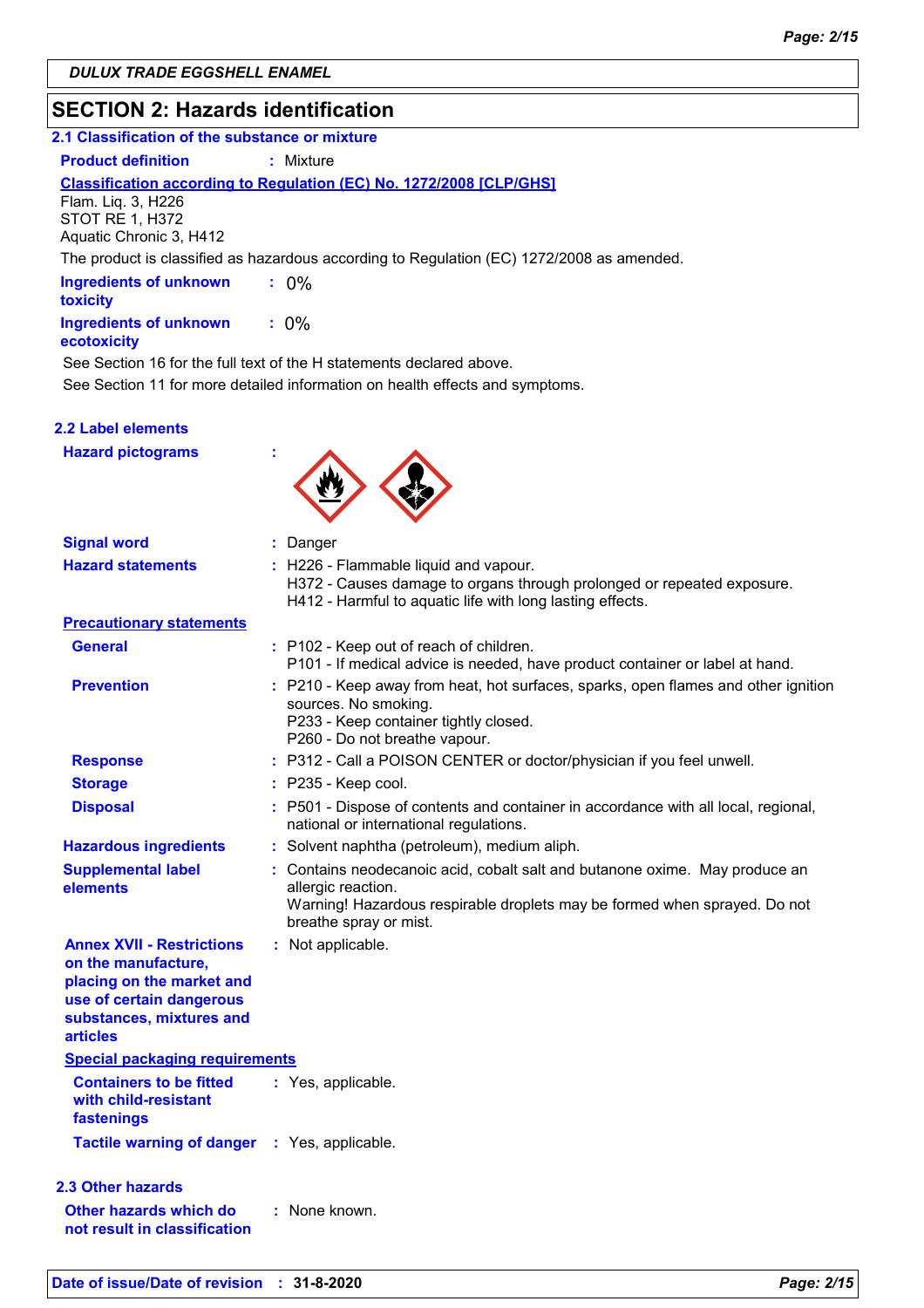### **SECTION 3: Composition/information on ingredients**

| <b>3.2 Mixtures</b>                             | ÷<br>Mixture                                                                             |               |                                                                                                                                                                                              |             |
|-------------------------------------------------|------------------------------------------------------------------------------------------|---------------|----------------------------------------------------------------------------------------------------------------------------------------------------------------------------------------------|-------------|
| <b>Product/ingredient name</b>                  | <b>Identifiers</b>                                                                       | $\frac{9}{6}$ | <b>Regulation (EC) No.</b><br>1272/2008 [CLP]                                                                                                                                                | <b>Type</b> |
| Solvent naphtha (petroleum),<br>medium aliph.   | EC: 265-191-7<br>CAS: 64742-88-7<br>Index:<br>649-405-00-X                               | l≥10 - ≤20    | STOT RE 1, H372 (central nervous system<br>(CNS)<br>Asp. Tox. 1, H304                                                                                                                        | $[1]$       |
| Naphtha (petroleum),<br>hydrodesulfurized heavy | EC: 265-185-4<br>CAS: 64742-82-1                                                         | ≤5            | Flam. Liq. 3, H226<br>STOT SE 3, H336<br>STOT RE 2, H373 (respiratory system)<br>Asp. Tox. 1, H304<br>Aquatic Chronic 2, H411                                                                | $[1]$       |
| Solvent naphtha (petroleum),<br>heavy arom.     | EC: 265-198-5<br>CAS: 64742-94-5                                                         | ≤5            | Flam. Liq. 3, H226<br>Asp. Tox. 1, H304                                                                                                                                                      | $[1]$       |
| Methyl ethyl ketoxime                           | REACH#:<br>01-2119539477-28<br>EC: 202-496-6<br>CAS: 96-29-7<br>Index:                   | ∣≤0,3         | Acute Tox. 4, H312<br>Eye Dam. 1, H318<br>Skin Sens. 1, H317<br>Carc. 2, H351                                                                                                                | $[1]$       |
| calcium bis<br>(2-ethylhexanoate)               | 616-014-00-0<br>REACH #:<br>01-2119978297-19<br>EC: 205-249-0<br>CAS: 136-51-6           | ∣≤0,3         | Eye Dam. 1, H318<br>Repr. 2, H361fd (Fertility and Unborn child)                                                                                                                             | $[1]$       |
| neodecanoic acid, cobalt salt                   | EC: 248-373-0<br>CAS: 27253-31-2                                                         | 50,3∣         | Acute Tox. 4, H302<br>Skin Irrit. 2, H315<br>Skin Sens. 1, H317<br>Repr. 2, H361fd (Fertility and Unborn child)<br>Aquatic Chronic 3, H412                                                   | $[1]$       |
| mesitylene                                      | EC: 203-604-4<br>CAS: 108-67-8<br>Index:<br>601-025-00-5                                 | ≤0,1          | Flam. Liq. 3, H226<br><b>STOT SE 3, H335</b><br>Aquatic Chronic 2, H411                                                                                                                      | [1] [2]     |
| 2-butoxyethanol                                 | REACH #:<br>01-2119475108-36<br>EC: 203-905-0<br>CAS: 111-76-2<br>Index:<br>603-014-00-0 | l≤0,1         | Acute Tox. 4, H302<br>Acute Tox. 4, H312<br>Acute Tox. 4, H332<br>Skin Irrit. 2, H315<br>Eye Irrit. 2, H319                                                                                  | [1] [2]     |
| 2-butoxyethanol                                 | EC: 203-905-0<br>CAS: 111-76-2<br>Index:<br>603-014-00-0                                 | $\leq 0,1$    | Acute Tox. 4, H302<br>Acute Tox. 4, H312<br>Acute Tox. 4, H332<br>Skin Irrit. 2, H315<br>Eye Irrit. 2, H319<br>See Section 16 for<br>the full text of the H<br>statements declared<br>above. | [1] [2]     |

There are no additional ingredients present which, within the current knowledge of the supplier and in the concentrations applicable, are classified as hazardous to health or the environment, are PBTs, vPvBs or Substances of equivalent concern, or have been assigned a workplace exposure limit and hence require reporting in this section.

**Type** 

[1] Substance classified with a health or environmental hazard

[2] Substance with a workplace exposure limit

[3] Substance meets the criteria for PBT according to Regulation (EC) No. 1907/2006, Annex XIII

[4] Substance meets the criteria for vPvB according to Regulation (EC) No. 1907/2006, Annex XIII

[5] Substance of equivalent concern

[6] Additional disclosure due to company policy

Occupational exposure limits, if available, are listed in Section 8.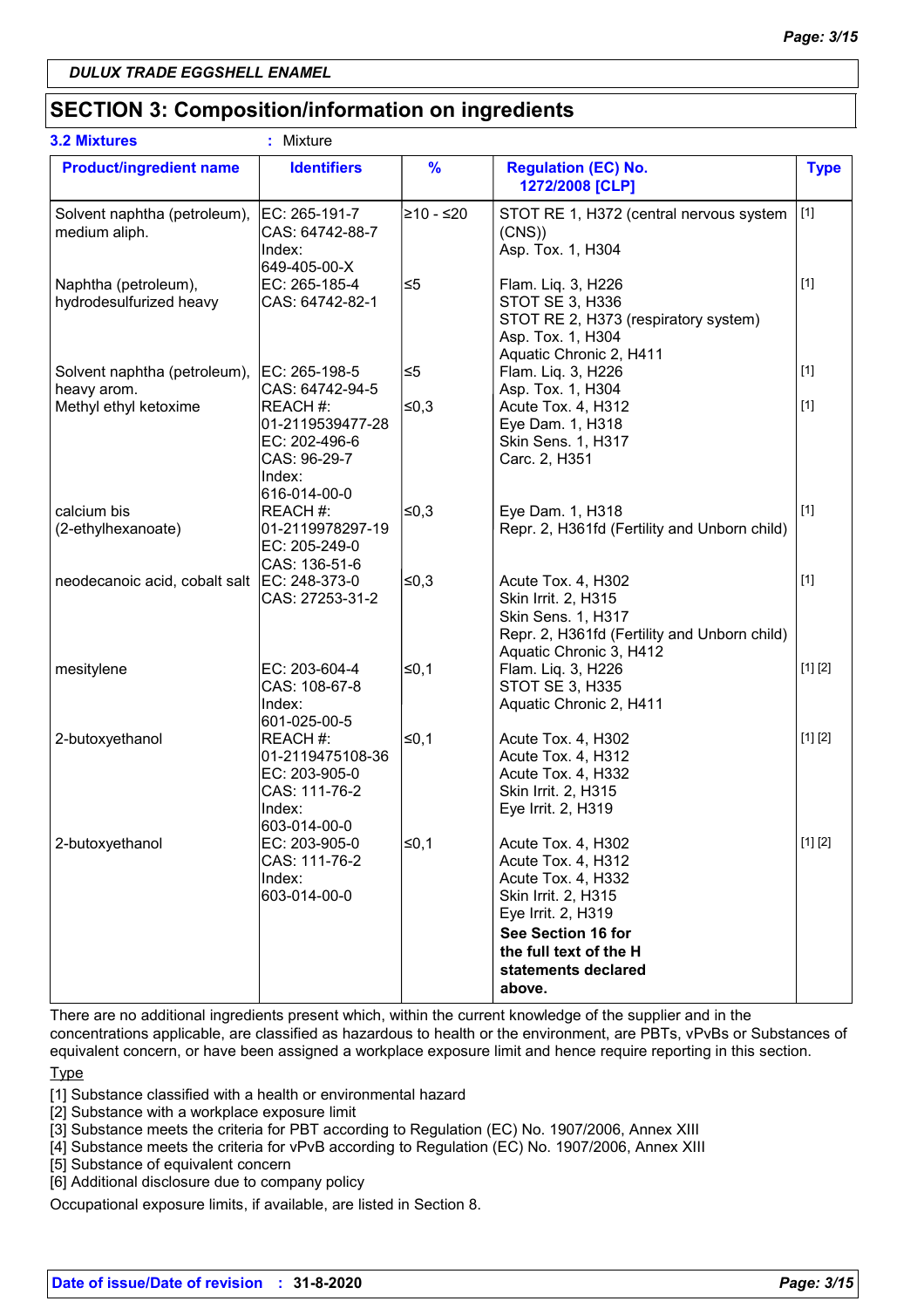### **SECTION 4: First aid measures**

| 4.1 Description of first aid measures |                                                                                                                                                                                                             |
|---------------------------------------|-------------------------------------------------------------------------------------------------------------------------------------------------------------------------------------------------------------|
| <b>General</b>                        | : In all cases of doubt, or when symptoms persist, seek medical attention. Never give<br>anything by mouth to an unconscious person. If unconscious, place in recovery<br>position and seek medical advice. |
| <b>Eye contact</b>                    | : Remove contact lenses, irrigate copiously with clean, fresh water, holding the<br>eyelids apart for at least 10 minutes and seek immediate medical advice.                                                |
| <b>Inhalation</b>                     | : Remove to fresh air. Keep person warm and at rest. If not breathing, if breathing is<br>irregular or if respiratory arrest occurs, provide artificial respiration or oxygen by<br>trained personnel.      |
| <b>Skin contact</b>                   | : Remove contaminated clothing and shoes. Wash skin thoroughly with soap and<br>water or use recognised skin cleanser. Do NOT use solvents or thinners.                                                     |
| <b>Ingestion</b>                      | : If swallowed, seek medical advice immediately and show the container or label.<br>Keep person warm and at rest. Do NOT induce vomiting.                                                                   |
| <b>Protection of first-aiders</b>     | : No action shall be taken involving any personal risk or without suitable training. It<br>may be dangerous to the person providing aid to give mouth-to-mouth resuscitation.                               |

#### **4.2 Most important symptoms and effects, both acute and delayed**

There are no data available on the mixture itself. The mixture has been assessed following the conventional method of the CLP Regulation (EC) No 1272/2008 and is classified for toxicological properties accordingly. See Sections 2 and 3 for details.

Exposure to component solvent vapour concentrations in excess of the stated occupational exposure limit may result in adverse health effects such as mucous membrane and respiratory system irritation and adverse effects on the kidneys, liver and central nervous system. Symptoms and signs include headache, dizziness, fatigue, muscular weakness, drowsiness and, in extreme cases, loss of consciousness.

Solvents may cause some of the above effects by absorption through the skin. Repeated or prolonged contact with the mixture may cause removal of natural fat from the skin, resulting in non-allergic contact dermatitis and absorption through the skin.

If splashed in the eyes, the liquid may cause irritation and reversible damage.

Ingestion may cause nausea, diarrhea and vomiting.

This takes into account, where known, delayed and immediate effects and also chronic effects of components from short-term and long-term exposure by oral, inhalation and dermal routes of exposure and eye contact.

Contains butanone oxime, neodecanoic acid, cobalt salt. May produce an allergic reaction.

#### **4.3 Indication of any immediate medical attention and special treatment needed**

| Notes to physician         | : Treat symptomatically. Contact poison treatment specialist immediately if large<br>quantities have been ingested or inhaled. |
|----------------------------|--------------------------------------------------------------------------------------------------------------------------------|
| <b>Specific treatments</b> | No specific treatment.                                                                                                         |

See toxicological information (Section 11)

### **SECTION 5: Firefighting measures**

| 5.1 Extinguishing media<br><b>Suitable extinguishing</b><br>media | : Recommended: alcohol-resistant foam, $CO2$ , powders, water spray. |
|-------------------------------------------------------------------|----------------------------------------------------------------------|
| Unsuitable extinguishing<br>media                                 | : Do not use water jet.                                              |

| 5.2 Special hazards arising from the substance or mixture |  |                                                                                                                              |  |  |
|-----------------------------------------------------------|--|------------------------------------------------------------------------------------------------------------------------------|--|--|
| <b>Hazards from the</b><br>substance or mixture           |  | : Fire will produce dense black smoke. Exposure to decomposition products may<br>cause a health hazard.                      |  |  |
| <b>Hazardous combustion</b><br>products                   |  | : Decomposition products may include the following materials: carbon monoxide,<br>carbon dioxide, smoke, oxides of nitrogen. |  |  |

**5.3 Advice for firefighters**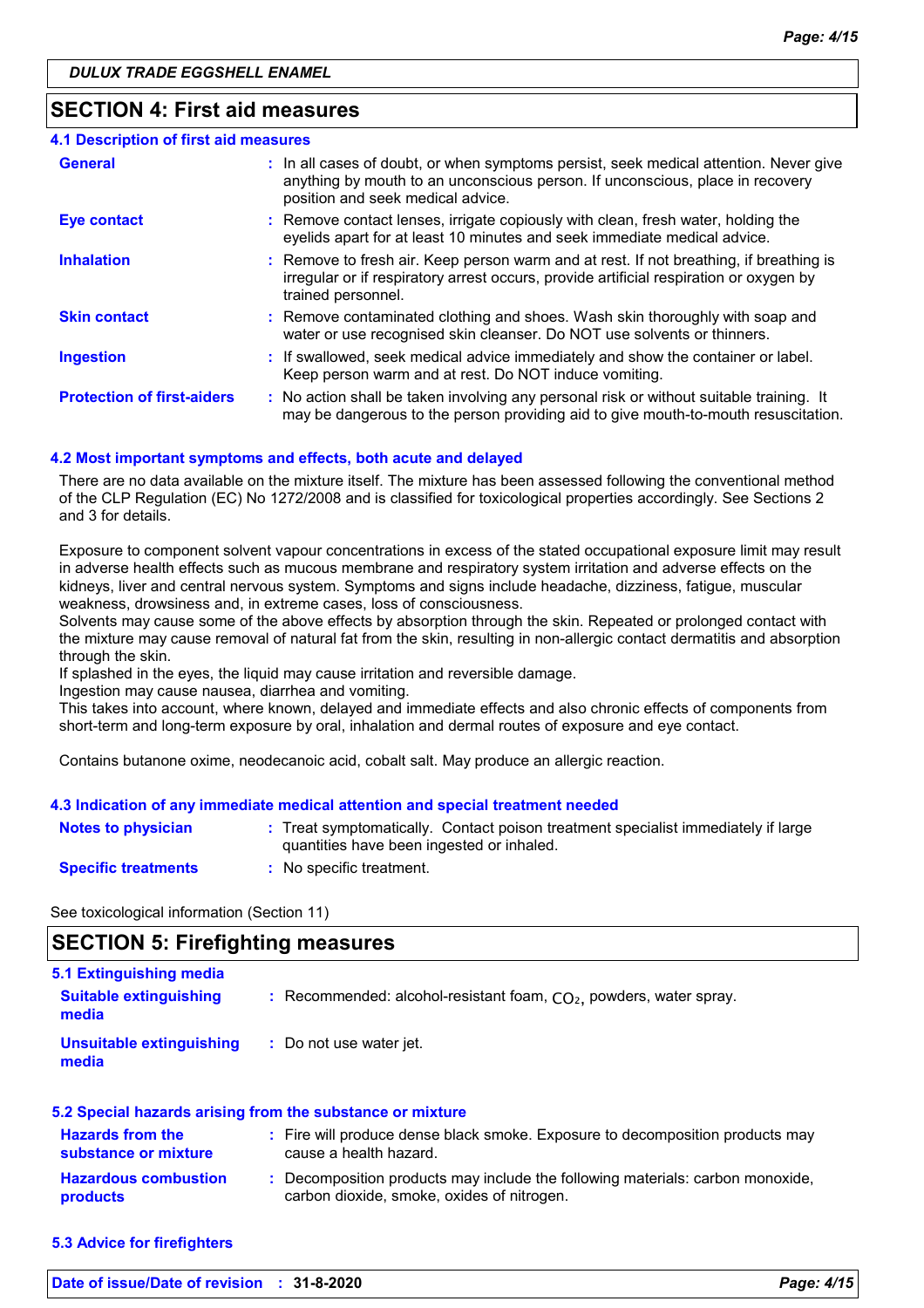# **SECTION 5: Firefighting measures**

| <b>Special protective actions</b>                        | : Cool closed containers exposed to fire with water. Do not release runoff from fire to |
|----------------------------------------------------------|-----------------------------------------------------------------------------------------|
| for fire-fighters                                        | drains or watercourses.                                                                 |
| <b>Special protective</b><br>equipment for fire-fighters | : Appropriate breathing apparatus may be required.                                      |

# **SECTION 6: Accidental release measures**

| 6.1 Personal precautions, protective equipment and emergency procedures |  |                                                                                                                                                                                                                                                                                    |  |  |
|-------------------------------------------------------------------------|--|------------------------------------------------------------------------------------------------------------------------------------------------------------------------------------------------------------------------------------------------------------------------------------|--|--|
| For non-emergency<br>personnel                                          |  | : Exclude sources of ignition and ventilate the area. Avoid breathing vapour or mist.<br>Refer to protective measures listed in sections 7 and 8.                                                                                                                                  |  |  |
|                                                                         |  | For emergency responders : If specialised clothing is required to deal with the spillage, take note of any<br>information in Section 8 on suitable and unsuitable materials. See also the<br>information in "For non-emergency personnel".                                         |  |  |
| <b>6.2 Environmental</b><br>precautions                                 |  | : Do not allow to enter drains or watercourses. If the product contaminates lakes,<br>rivers, or sewers, inform the appropriate authorities in accordance with local<br>regulations.                                                                                               |  |  |
| 6.3 Methods and material<br>for containment and<br>cleaning up          |  | : Contain and collect spillage with non-combustible, absorbent material e.g. sand,<br>earth, vermiculite or diatomaceous earth and place in container for disposal<br>according to local regulations (see Section 13). Preferably clean with a detergent.<br>Avoid using solvents. |  |  |
| 6.4 Reference to other<br><b>sections</b>                               |  | : See Section 1 for emergency contact information.<br>See Section 8 for information on appropriate personal protective equipment.<br>See Section 13 for additional waste treatment information.                                                                                    |  |  |

# **SECTION 7: Handling and storage**

The information in this section contains generic advice and guidance. The list of Identified Uses in Section 1 should be consulted for any available use-specific information provided in the Exposure Scenario(s).

| <b>7.1 Precautions for safe</b><br>handling | : Prevent the creation of flammable or explosive concentrations of vapours in air and<br>avoid vapour concentrations higher than the occupational exposure limits.<br>In addition, the product should only be used in areas from which all naked lights and<br>other sources of ignition have been excluded. Electrical equipment should be<br>protected to the appropriate standard.<br>Mixture may charge electrostatically: always use earthing leads when transferring<br>from one container to another.<br>Operators should wear antistatic footwear and clothing and floors should be of the<br>conducting type.<br>Keep away from heat, sparks and flame. No sparking tools should be used.<br>Avoid contact with skin and eyes. Avoid the inhalation of dust, particulates, spray or<br>mist arising from the application of this mixture. Avoid inhalation of dust from<br>sanding.<br>Eating, drinking and smoking should be prohibited in areas where this material is<br>handled, stored and processed.<br>Put on appropriate personal protective equipment (see Section 8).<br>Never use pressure to empty. Container is not a pressure vessel.<br>Always keep in containers made from the same material as the original one.<br>Comply with the health and safety at work laws.<br>Do not allow to enter drains or watercourses.<br>Information on fire and explosion protection<br>Vapours are heavier than air and may spread along floors. Vapours may form<br>explosive mixtures with air. |
|---------------------------------------------|--------------------------------------------------------------------------------------------------------------------------------------------------------------------------------------------------------------------------------------------------------------------------------------------------------------------------------------------------------------------------------------------------------------------------------------------------------------------------------------------------------------------------------------------------------------------------------------------------------------------------------------------------------------------------------------------------------------------------------------------------------------------------------------------------------------------------------------------------------------------------------------------------------------------------------------------------------------------------------------------------------------------------------------------------------------------------------------------------------------------------------------------------------------------------------------------------------------------------------------------------------------------------------------------------------------------------------------------------------------------------------------------------------------------------------------------------------------------------------------------------------------|
|---------------------------------------------|--------------------------------------------------------------------------------------------------------------------------------------------------------------------------------------------------------------------------------------------------------------------------------------------------------------------------------------------------------------------------------------------------------------------------------------------------------------------------------------------------------------------------------------------------------------------------------------------------------------------------------------------------------------------------------------------------------------------------------------------------------------------------------------------------------------------------------------------------------------------------------------------------------------------------------------------------------------------------------------------------------------------------------------------------------------------------------------------------------------------------------------------------------------------------------------------------------------------------------------------------------------------------------------------------------------------------------------------------------------------------------------------------------------------------------------------------------------------------------------------------------------|

### **7.2 Conditions for safe storage, including any incompatibilities**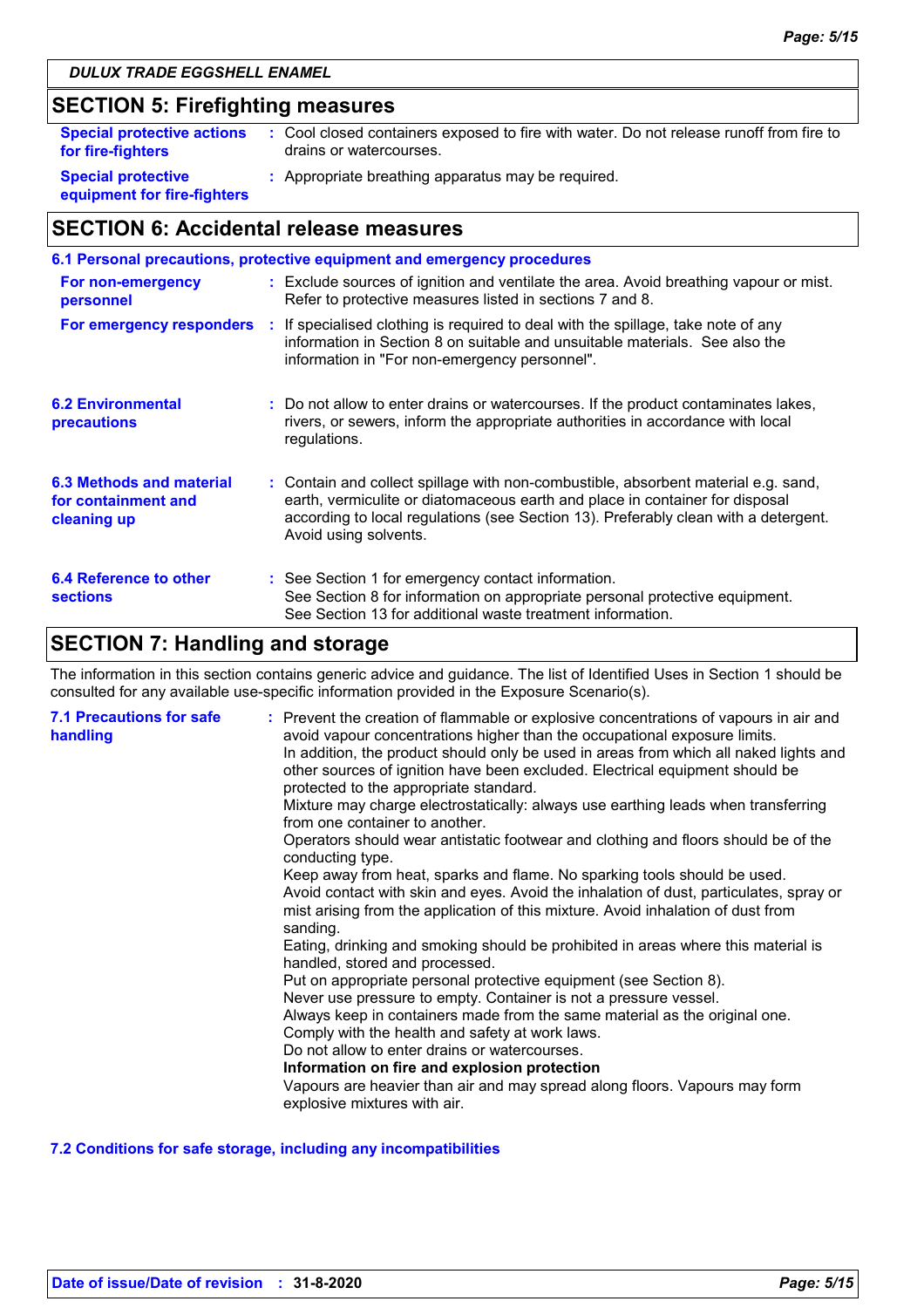### **SECTION 7: Handling and storage**

Store in accordance with local regulations.

#### **Notes on joint storage**

Keep away from: oxidising agents, strong alkalis, strong acids.

#### **Additional information on storage conditions**

Observe label precautions. Store in a dry, cool and well-ventilated area. Keep away from heat and direct sunlight. Keep away from sources of ignition. No smoking. Prevent unauthorised access. Containers that have been opened must be carefully resealed and kept upright to prevent leakage.

### **7.3 Specific end use(s)**

**Recommendations : Industrial sector specific : solutions** : Not available. : Not available.

### **SECTION 8: Exposure controls/personal protection**

The information in this section contains generic advice and guidance. Information is provided based on typical anticipated uses of the product. Additional measures might be required for bulk handling or other uses that could significantly increase worker exposure or environmental releases.

#### **8.1 Control parameters**

#### **Occupational exposure limits**

| <b>Product/ingredient name</b>                           | <b>Exposure limit values</b>                                                                                                                                                                                                                                                                                                                                                                                                                                                                                                                                                                                                                                                                                                                                                                                                                                                                                                                                                                                        |  |  |  |
|----------------------------------------------------------|---------------------------------------------------------------------------------------------------------------------------------------------------------------------------------------------------------------------------------------------------------------------------------------------------------------------------------------------------------------------------------------------------------------------------------------------------------------------------------------------------------------------------------------------------------------------------------------------------------------------------------------------------------------------------------------------------------------------------------------------------------------------------------------------------------------------------------------------------------------------------------------------------------------------------------------------------------------------------------------------------------------------|--|--|--|
| mesitylene                                               | EU OEL (Europe, 2/2017). Notes: list of indicative occupational<br>exposure limit values<br>TWA: 20 ppm 8 hours.<br>TWA: 100 mg/m <sup>3</sup> 8 hours.                                                                                                                                                                                                                                                                                                                                                                                                                                                                                                                                                                                                                                                                                                                                                                                                                                                             |  |  |  |
| 2-butoxyethanol                                          | EU OEL (Europe, 2/2017). Absorbed through skin. Notes: list<br>of indicative occupational exposure limit values<br>TWA: 20 ppm 8 hours.<br>TWA: 98 mg/m <sup>3</sup> 8 hours.<br>STEL: 50 ppm 15 minutes.<br>STEL: 246 mg/m <sup>3</sup> 15 minutes.                                                                                                                                                                                                                                                                                                                                                                                                                                                                                                                                                                                                                                                                                                                                                                |  |  |  |
| 2-butoxyethanol                                          | EU OEL (Europe, 2/2017). Absorbed through skin. Notes: list<br>of indicative occupational exposure limit values<br>TWA: 20 ppm 8 hours.<br>TWA: 98 mg/m <sup>3</sup> 8 hours.<br>STEL: 50 ppm 15 minutes.<br>STEL: 246 mg/m <sup>3</sup> 15 minutes.                                                                                                                                                                                                                                                                                                                                                                                                                                                                                                                                                                                                                                                                                                                                                                |  |  |  |
| <b>Recommended monitoring</b><br>procedures<br>required. | If this product contains ingredients with exposure limits, personal, workplace<br>atmosphere or biological monitoring may be required to determine the effectiveness<br>of the ventilation or other control measures and/or the necessity to use respiratory<br>protective equipment. Reference should be made to monitoring standards, such as<br>the following: European Standard EN 689 (Workplace atmospheres - Guidance for<br>the assessment of exposure by inhalation to chemical agents for comparison with<br>limit values and measurement strategy) European Standard EN 14042 (Workplace<br>atmospheres - Guide for the application and use of procedures for the assessment<br>of exposure to chemical and biological agents) European Standard EN 482<br>(Workplace atmospheres - General requirements for the performance of procedures<br>for the measurement of chemical agents) Reference to national guidance<br>documents for methods for the determination of hazardous substances will also be |  |  |  |

#### **DNELs/DMELs**

No DNELs/DMELs available.

#### **PNECs**

No PNECs available

#### **8.2 Exposure controls**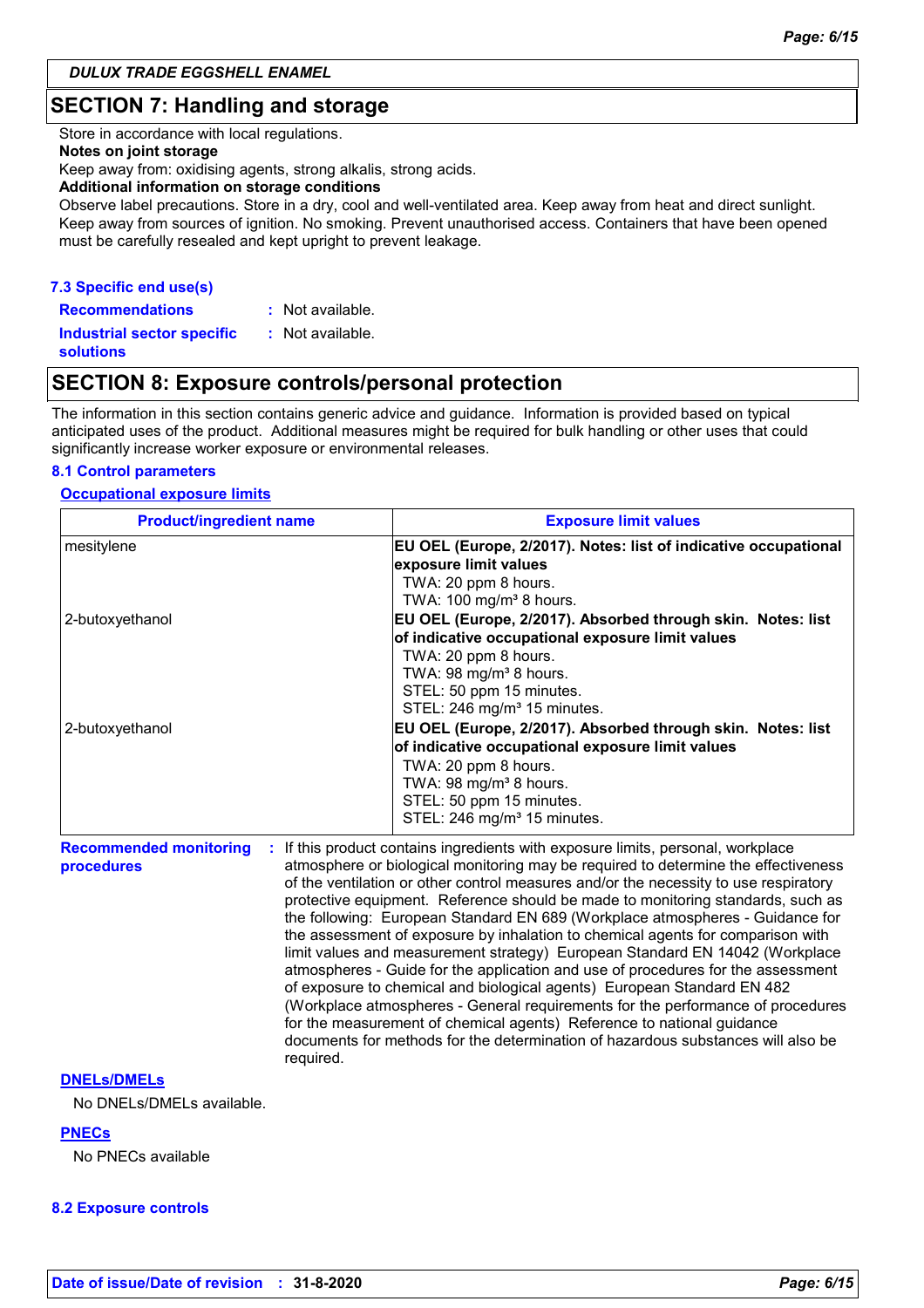| <b>Appropriate engineering</b>        | : Provide adequate ventilation. Where reasonably practicable, this should be                                                                                                                                                                                                                                                                                                                                                                                                                                                                                                                                                                                                            |
|---------------------------------------|-----------------------------------------------------------------------------------------------------------------------------------------------------------------------------------------------------------------------------------------------------------------------------------------------------------------------------------------------------------------------------------------------------------------------------------------------------------------------------------------------------------------------------------------------------------------------------------------------------------------------------------------------------------------------------------------|
| <b>controls</b>                       | achieved by the use of local exhaust ventilation and good general extraction. If<br>these are not sufficient to maintain concentrations of particulates and solvent<br>vapours below the OEL, suitable respiratory protection must be worn.                                                                                                                                                                                                                                                                                                                                                                                                                                             |
| <b>Individual protection measures</b> |                                                                                                                                                                                                                                                                                                                                                                                                                                                                                                                                                                                                                                                                                         |
| <b>Hygiene measures</b>               | : Wash hands, forearms and face thoroughly after handling chemical products, before<br>eating, smoking and using the lavatory and at the end of the working period.<br>Appropriate techniques should be used to remove potentially contaminated clothing.<br>Wash contaminated clothing before reusing. Ensure that eyewash stations and<br>safety showers are close to the workstation location.                                                                                                                                                                                                                                                                                       |
| <b>Eye/face protection</b>            | : Use safety eyewear designed to protect against splash of liquids.                                                                                                                                                                                                                                                                                                                                                                                                                                                                                                                                                                                                                     |
| <b>Skin protection</b>                |                                                                                                                                                                                                                                                                                                                                                                                                                                                                                                                                                                                                                                                                                         |
| <b>Hand protection</b>                |                                                                                                                                                                                                                                                                                                                                                                                                                                                                                                                                                                                                                                                                                         |
| <b>Gloves</b>                         | : When prolonged or frequently repeated contact may occur, a glove with a protection<br>class of 6 (breakthrough time >480 minutes according to EN374) is recommended.<br>Recommended gloves: Viton ® or Nitrile, thickness ≥ 0.38 mm.<br>When only brief contact is expected, a glove with protection class of 2 or higher<br>(breakthrough time > 30 minutes according to EN374) is recommended.                                                                                                                                                                                                                                                                                      |
|                                       | Recommended gloves: Nitrile, thickness $\geq 0.12$ mm.<br>Gloves should be replaced regularly and if there is any sign of damage to the glove<br>material.                                                                                                                                                                                                                                                                                                                                                                                                                                                                                                                              |
|                                       | The performance or effectiveness of the glove may be reduced by physical/chemical<br>damage and poor maintenance.                                                                                                                                                                                                                                                                                                                                                                                                                                                                                                                                                                       |
| <b>Body protection</b>                | : Personnel should wear antistatic clothing made of natural fibres or of high-<br>temperature-resistant synthetic fibres.                                                                                                                                                                                                                                                                                                                                                                                                                                                                                                                                                               |
| <b>Other skin protection</b>          | : Appropriate footwear and any additional skin protection measures should be<br>selected based on the task being performed and the risks involved and should be<br>approved by a specialist before handling this product.                                                                                                                                                                                                                                                                                                                                                                                                                                                               |
| <b>Respiratory protection</b>         | : If workers are exposed to concentrations above the exposure limit, they must use<br>appropriate, certified respirators.                                                                                                                                                                                                                                                                                                                                                                                                                                                                                                                                                               |
|                                       | OLD LEAD-BASED PAINTS:                                                                                                                                                                                                                                                                                                                                                                                                                                                                                                                                                                                                                                                                  |
|                                       | When surfaces are to be prepared for painting, account should be taken of the age<br>of the property and the possibility that lead-pigmented paint might be present. There<br>is a possibility that ingestion or inhalation of scrapings or dust arising from the<br>preparation work could cause health effects. As a working rule you should assume<br>that this will be the case if the age of the property is pre 1960.                                                                                                                                                                                                                                                             |
|                                       | Where possible wet sanding or chemical stripping methods should be used with<br>surfaces of this type to avoid the creation of dust. When dry sanding cannot be<br>avoided, and effective local exhaust ventilation is not available, it is recommended<br>that a dust respirator is worn, that is approved for use with lead dusts, and its type<br>selected on the basis of the COSHH assessment, taking into account the<br>Workplace Exposure Limit for lead in air. Furthermore, steps should be taken to<br>ensure containment of the dusts created, and that all practicable measures are<br>taken to clean up thoroughly all deposits of dusts in and around the affected area. |
|                                       | Respiratory protection in case of dust or spray mist formation. (particle filter EN143<br>type P2) Respiratory protection in case of vapour formation. (half mask with<br>combination filter A2-P2 til concentrations of 0,5 Vol%.)                                                                                                                                                                                                                                                                                                                                                                                                                                                     |
|                                       | The current Control of Lead at Work Regulations approved code of practice should<br>be consulted for advice on protective clothing and personal hygiene precautions.<br>Care should also be taken to exclude visitors, members of the household and<br>especially children from the affected area, during the actual work and the<br>subsequent clean up operations. All scrapings, dust, etc. should be disposed of by<br>the professional painting contractor as Hazardous Waste.                                                                                                                                                                                                     |
|                                       | Extra precautions will also need to be taken when burning off old lead-based paints<br>because fumes containing lead will be produced. It is recommended that a                                                                                                                                                                                                                                                                                                                                                                                                                                                                                                                         |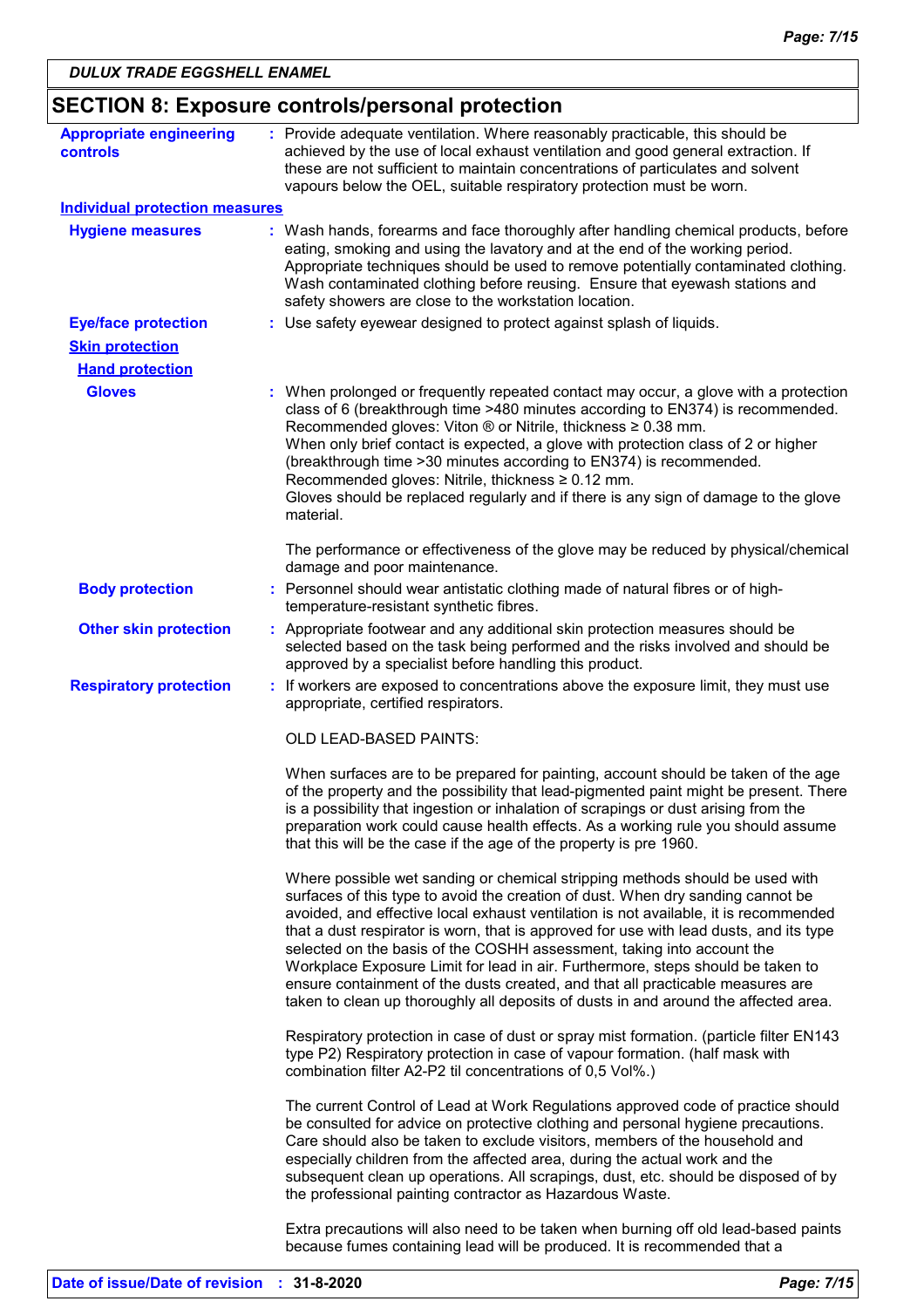### **SECTION 8: Exposure controls/personal protection**

respirator, approved for use with particulate fumes of lead is selected on the basis of the COSHH assessment, taking into account the Workplace Exposure Limit for lead in air. Similar precautions to those given above about sanding should be taken with reference to protective clothing, disposal of scrapings and dusts, and exclusion of other personnel and especially children from the building during actual work and the subsequent clean up operations.

Avoid the inhalation of dust. Wear suitable face mask if dry sanding. Special precautions should be taken during surface preparation of pre-1960s paint surfaces over wood and metal as they may contain harmful lead.

| <b>Environmental exposure</b> | : Do not allow to enter drains or watercourses. |
|-------------------------------|-------------------------------------------------|
| controls                      |                                                 |

### **SECTION 9: Physical and chemical properties**

| 9.1. Information on basic physical and chemical properties         |                                                       |
|--------------------------------------------------------------------|-------------------------------------------------------|
| <b>Appearance</b>                                                  |                                                       |
| <b>Physical state</b>                                              | : Liquid.                                             |
| <b>Colour</b>                                                      | : Various: See label.                                 |
| <b>Odour</b>                                                       | : Not available.                                      |
| <b>Odour threshold</b>                                             | $\cdot$ Not available.                                |
| pH                                                                 | : Not available.                                      |
| <b>Melting point/freezing point</b>                                | : Not available.                                      |
| Initial boiling point and boiling<br>range                         | $: 100^{\circ}$ C                                     |
| <b>Flash point</b>                                                 | : Closed cup: 37°C                                    |
| <b>Evaporation rate</b>                                            | : Not available.                                      |
| <b>Upper/lower flammability or</b><br>explosive limits             | : Not available.                                      |
| <b>Vapour pressure</b>                                             | : Not available.                                      |
| <b>Vapour density</b>                                              | : Not available.                                      |
| <b>Relative density</b>                                            | : 1,329                                               |
| <b>Solubility(ies)</b>                                             | : Insoluble in the following materials: cold water.   |
| <b>Partition coefficient: n-octanol/ : Not available.</b><br>water |                                                       |
| <b>Auto-ignition temperature</b>                                   | : Not available.                                      |
| <b>Decomposition temperature</b>                                   | : Not available.                                      |
| <b>Viscosity</b>                                                   | Kinematic (room temperature): 6,22 cm <sup>2</sup> /s |
| <b>Explosive properties</b>                                        | : Not available.                                      |
| <b>Oxidising properties</b>                                        | : Not available.                                      |
| 9.2. Other information                                             |                                                       |
| <b>Solubility in water</b>                                         | : Not available.                                      |

# **SECTION 10: Stability and reactivity**

| <b>10.1 Reactivity</b>                            | : No specific test data related to reactivity available for this product or its ingredients. |
|---------------------------------------------------|----------------------------------------------------------------------------------------------|
| <b>10.2 Chemical stability</b>                    | : Stable under recommended storage and handling conditions (see Section 7).                  |
| <b>10.3 Possibility of</b><br>hazardous reactions | : Under normal conditions of storage and use, hazardous reactions will not occur.            |
| <b>10.4 Conditions to avoid</b>                   | : When exposed to high temperatures may produce hazardous decomposition<br>products.         |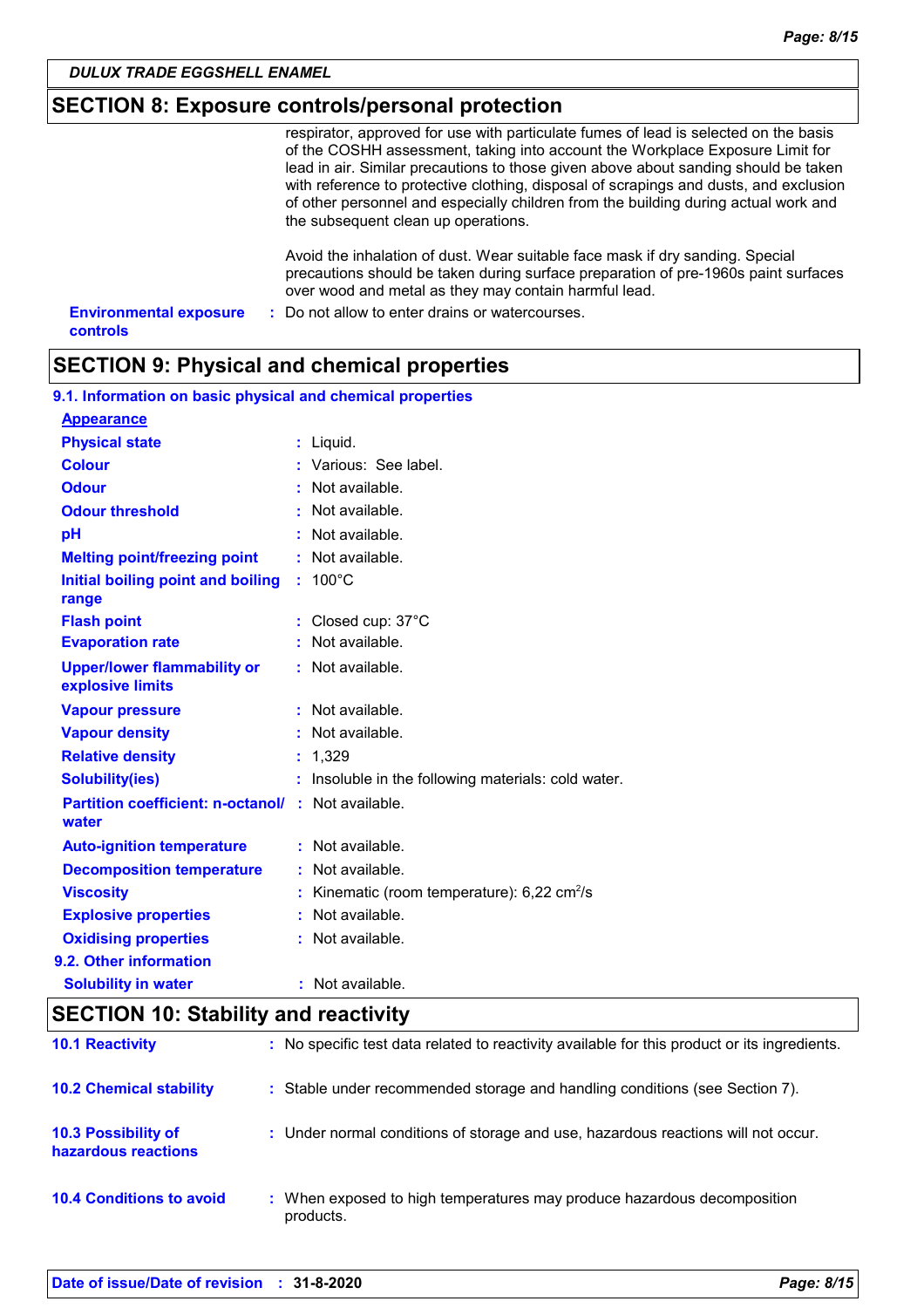### **SECTION 10: Stability and reactivity**

| <b>10.5 Incompatible materials</b>              | : Keep away from the following materials to prevent strong exothermic reactions:<br>oxidising agents, strong alkalis, strong acids. |
|-------------------------------------------------|-------------------------------------------------------------------------------------------------------------------------------------|
| <b>10.6 Hazardous</b><br>decomposition products | : Decomposition products may include the following materials: carbon monoxide,<br>carbon dioxide, smoke, oxides of nitrogen.        |

### **SECTION 11: Toxicological information**

#### **11.1 Information on toxicological effects**

There are no data available on the mixture itself. The mixture has been assessed following the conventional method of the CLP Regulation (EC) No 1272/2008 and is classified for toxicological properties accordingly. See Sections 2 and 3 for details.

Exposure to component solvent vapour concentrations in excess of the stated occupational exposure limit may result in adverse health effects such as mucous membrane and respiratory system irritation and adverse effects on the kidneys, liver and central nervous system. Symptoms and signs include headache, dizziness, fatigue, muscular weakness, drowsiness and, in extreme cases, loss of consciousness.

Solvents may cause some of the above effects by absorption through the skin. Repeated or prolonged contact with the mixture may cause removal of natural fat from the skin, resulting in non-allergic contact dermatitis and absorption through the skin.

If splashed in the eyes, the liquid may cause irritation and reversible damage.

Ingestion may cause nausea, diarrhea and vomiting.

This takes into account, where known, delayed and immediate effects and also chronic effects of components from short-term and long-term exposure by oral, inhalation and dermal routes of exposure and eye contact.

Contains butanone oxime, neodecanoic acid, cobalt salt. May produce an allergic reaction.

#### **Acute toxicity**

| <b>Product/ingredient name</b> | <b>Result</b>                 | <b>Species</b> | <b>Dose</b> | <b>Exposure</b> |
|--------------------------------|-------------------------------|----------------|-------------|-----------------|
| Solvent naphtha                | <b>LC50 Inhalation Vapour</b> | Rat            | >5500 ppm   | 4 hours         |
| (petroleum), medium aliph.     |                               |                |             |                 |
|                                | LD50 Dermal                   | Rabbit         | >3000 mg/kg |                 |
|                                | LD50 Oral                     | Rat            | >5000 mg/kg |                 |
| Solvent naphtha                | LDLo Oral                     | Rat            | 5 mL/kg     |                 |
| (petroleum), heavy arom.       |                               |                |             |                 |
| 2-butoxyethanol                | LC50 Inhalation Gas.          | Mouse          | 700 ppm     | 7 hours         |
|                                | LD50 Dermal                   | Guinea pig     | 230 uL/kg   |                 |
|                                | LD50 Dermal                   | Rabbit         | 220 mg/kg   |                 |
|                                | LD50 Intraperitoneal          | Mouse          | 536 mg/kg   |                 |
|                                | LD50 Intraperitoneal          | Rabbit         | 220 mg/kg   |                 |
|                                | LD50 Intraperitoneal          | Rat            | 220 mg/kg   |                 |
|                                | LD50 Intravenous              | Mouse          | 1130 mg/kg  |                 |
|                                | LD50 Intravenous              | Rabbit         | 252 mg/kg   |                 |
|                                | LD50 Intravenous              | Rat            | 307 mg/kg   |                 |
|                                | LD50 Oral                     | Guinea pig     | 1200 mg/kg  |                 |
|                                | LD50 Oral                     | Mouse          | 1230 mg/kg  |                 |
|                                | LD50 Oral                     | Mouse          | 1167 mg/kg  |                 |
|                                | LD50 Oral                     | Rabbit         | 300 mg/kg   |                 |
|                                | LD50 Oral                     | Rabbit         | 320 mg/kg   |                 |
|                                | LD50 Oral                     | Rat            | 917 mg/kg   |                 |
|                                | LD50 Oral                     | Rat            | 250 mg/kg   |                 |
|                                | LD50 Route of exposure        | Mammal -       | 1500 mg/kg  |                 |
|                                | unreported                    | species        |             |                 |
|                                |                               | unspecified    |             |                 |
|                                | LD50 Route of exposure        | Mouse          | 1050 mg/kg  |                 |
|                                | unreported                    |                |             |                 |
|                                | LD50 Route of exposure        | Rat            | 917 mg/kg   |                 |
|                                | unreported                    |                |             |                 |
|                                | <b>LDLo Oral</b>              | Human          | 143 mg/kg   |                 |
|                                | <b>LDLo Oral</b>              | Rat            | 1500 mg/kg  |                 |
|                                | <b>LDLo Subcutaneous</b>      | Mouse          | 500 mg/kg   |                 |
|                                | <b>TDLo Intraperitoneal</b>   | Mammal -       | 100 mg/kg   |                 |
|                                |                               | species        |             |                 |
|                                |                               | unspecified    |             |                 |
|                                |                               |                |             |                 |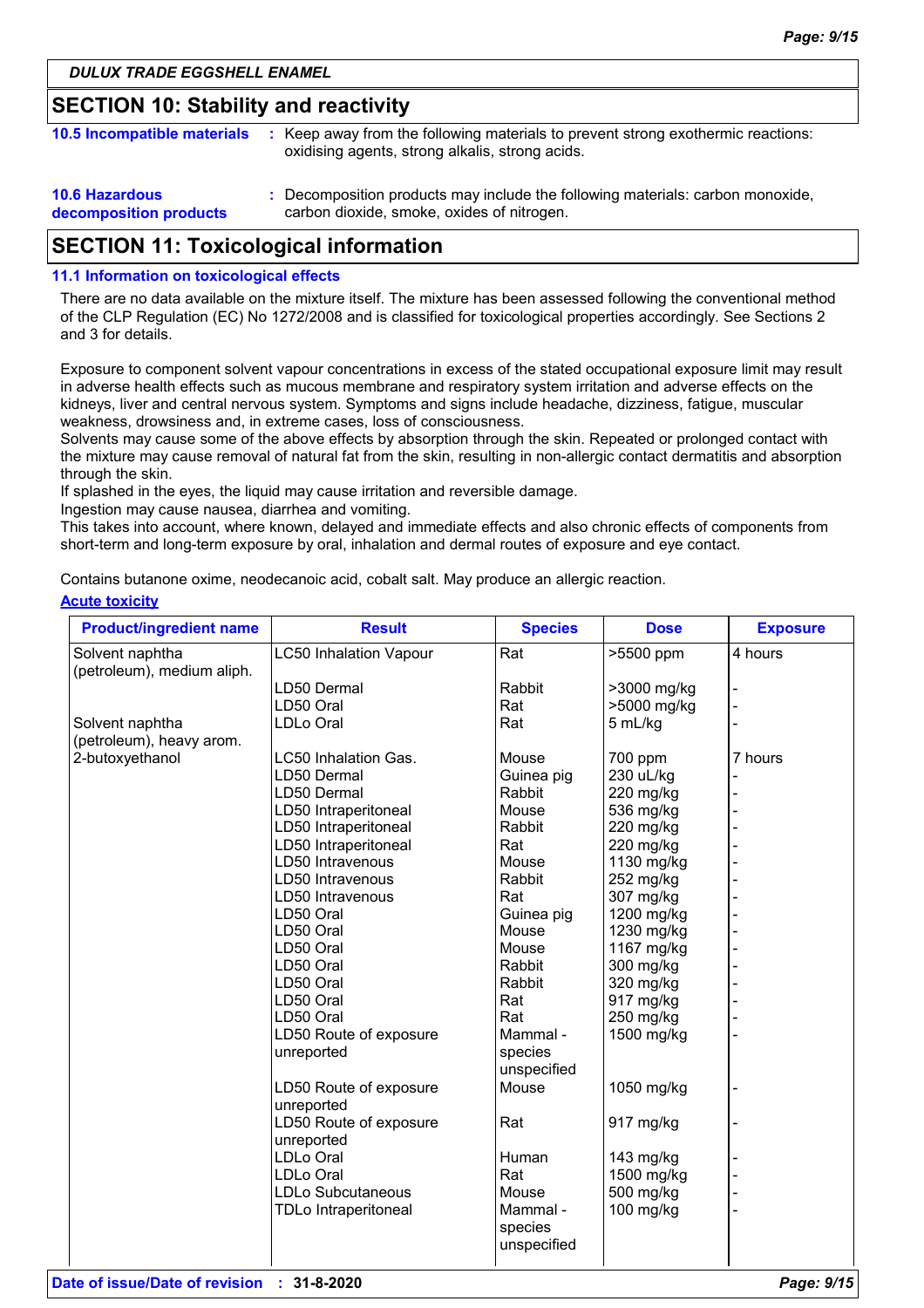# **SECTION 11: Toxicological information**

| <b>TDLo Oral</b>       | Man - Male | 132 mg/kg  |                          |
|------------------------|------------|------------|--------------------------|
| <b>TDLo Oral</b>       | Rat        | 500 mg/kg  | ٠                        |
| <b>TDLo Oral</b>       | Woman -    | 600 mg/kg  | ۰                        |
|                        | Female     |            |                          |
| <b>TDLo Oral</b>       | Woman -    | 7813 uL/kg | $\overline{\phantom{a}}$ |
|                        | Female     |            |                          |
| TDLo Route of exposure | Rat        | 250 mg/kg  | ٠                        |
| unreported             |            |            |                          |
|                        |            |            |                          |

**Conclusion/Summary :** Not available.

### **Acute toxicity estimates**

Not available.

### **Irritation/Corrosion**

| <b>Product/ingredient name</b>                          | <b>Result</b>                  | <b>Species</b>  | <b>Score</b>             | <b>Exposure</b>            | <b>Observation</b>   |
|---------------------------------------------------------|--------------------------------|-----------------|--------------------------|----------------------------|----------------------|
| Solvent naphtha (petroleum),                            | Skin - Mild irritant           | Rabbit          | $\overline{a}$           | 24 hours 500               |                      |
| heavy arom.                                             |                                |                 |                          | microliters                |                      |
| Methyl ethyl ketoxime                                   | Eyes - Severe irritant         | Rabbit          | $\overline{a}$           | 100                        |                      |
|                                                         |                                |                 |                          | microliters                |                      |
| mesitylene                                              | Eyes - Mild irritant           | Rabbit          | $\overline{a}$           | 24 hours 500<br>milligrams |                      |
|                                                         | Skin - Moderate irritant       | Rabbit          | $\overline{a}$           | 24 hours 20                |                      |
|                                                         |                                |                 |                          | milligrams                 |                      |
| 2-butoxyethanol                                         | Eyes - Moderate irritant       | Rabbit          | $\overline{a}$           | 24 hours 100               |                      |
|                                                         |                                |                 |                          | milligrams                 |                      |
|                                                         | Eyes - Severe irritant         | Rabbit          | $\overline{\phantom{0}}$ | 100                        |                      |
|                                                         |                                |                 |                          | milligrams                 |                      |
|                                                         | Skin - Mild irritant           | Rabbit          | $\overline{a}$           | 500                        |                      |
|                                                         |                                |                 |                          | milligrams                 |                      |
| <b>Conclusion/Summary</b>                               | : Not available.               |                 |                          |                            |                      |
| <b>Sensitisation</b>                                    |                                |                 |                          |                            |                      |
| <b>Conclusion/Summary</b>                               | : Not available.               |                 |                          |                            |                      |
| <b>Mutagenicity</b>                                     |                                |                 |                          |                            |                      |
| <b>Conclusion/Summary</b>                               | : Not available.               |                 |                          |                            |                      |
| <b>Carcinogenicity</b>                                  |                                |                 |                          |                            |                      |
| <b>Conclusion/Summary</b>                               | : Not available.               |                 |                          |                            |                      |
| <b>Reproductive toxicity</b>                            |                                |                 |                          |                            |                      |
| <b>Conclusion/Summary</b>                               | : Not available.               |                 |                          |                            |                      |
| <b>Teratogenicity</b>                                   |                                |                 |                          |                            |                      |
| <b>Conclusion/Summary</b>                               | : Not available.               |                 |                          |                            |                      |
| <b>Specific target organ toxicity (single exposure)</b> |                                |                 |                          |                            |                      |
|                                                         | <b>Product/ingredient name</b> | <b>Category</b> |                          | <b>Route of</b>            | <b>Target organs</b> |

|                                              |            | exposure        |                  |
|----------------------------------------------|------------|-----------------|------------------|
| Naphtha (petroleum), hydrodesulfurized heavy | Category 3 | Not applicable. | Narcotic effects |
|                                              |            |                 |                  |

### **Specific target organ toxicity (repeated exposure)**

| <b>Product/ingredient name</b>               | <b>Category</b> | <b>Route of</b><br>exposure | <b>Target organs</b>            |
|----------------------------------------------|-----------------|-----------------------------|---------------------------------|
| Solvent naphtha (petroleum), medium aliph.   | Category 1      | Not determined              | central nervous<br>system (CNS) |
| Naphtha (petroleum), hydrodesulfurized heavy | Category 2      | l Not determined            | respiratory system              |

**Aspiration hazard**

| <b>Product/ingredient name</b>               | <b>Result</b>                         |
|----------------------------------------------|---------------------------------------|
| Solvent naphtha (petroleum), medium aliph.   | <b>ASPIRATION HAZARD - Category 1</b> |
| Naphtha (petroleum), hydrodesulfurized heavy | <b>ASPIRATION HAZARD - Category 1</b> |
| Solvent naphtha (petroleum), heavy arom.     | <b>ASPIRATION HAZARD - Category 1</b> |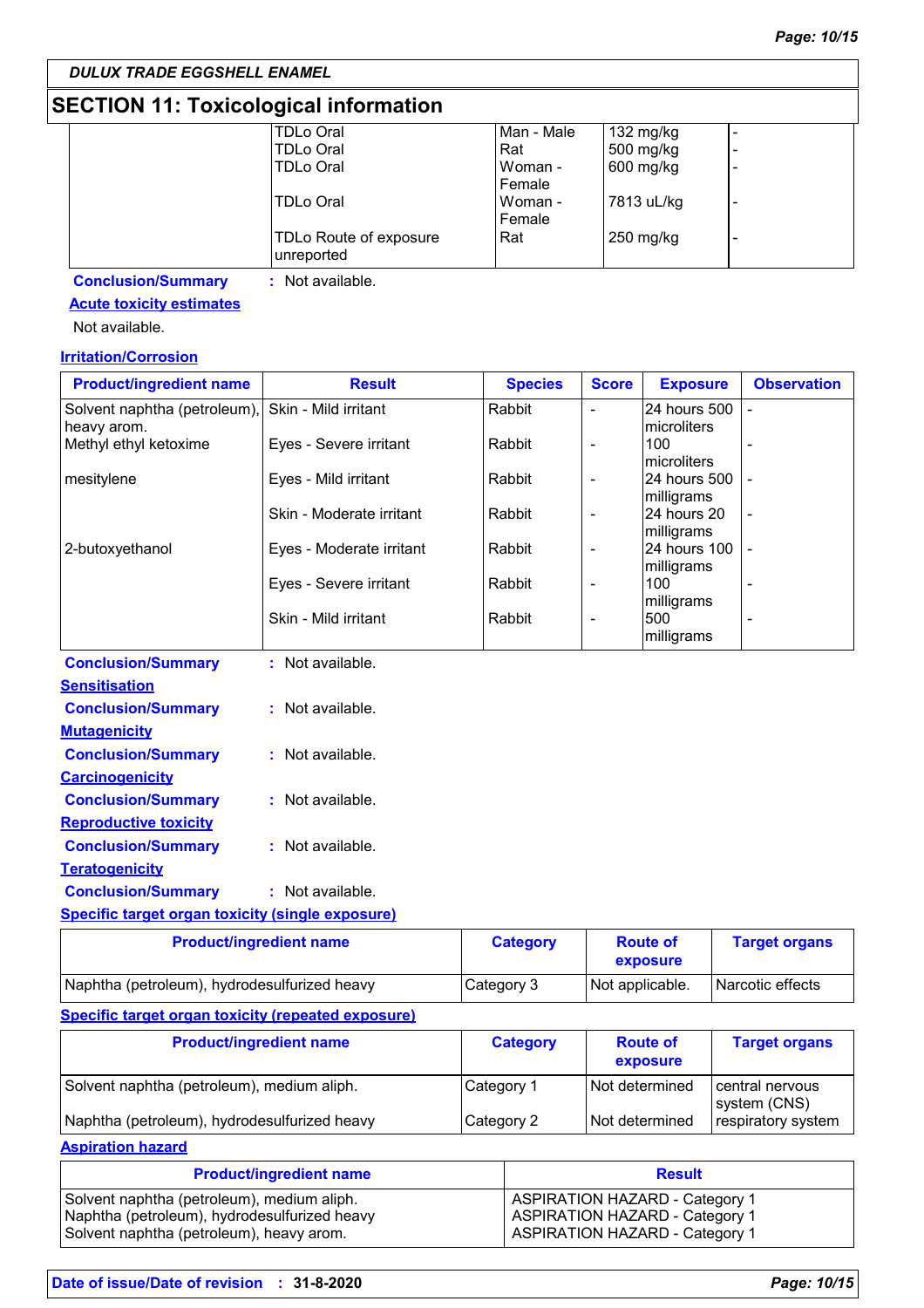### **SECTION 11: Toxicological information**

**Other information :** Not available.

### **SECTION 12: Ecological information**

#### **12.1 Toxicity**

There are no data available on the mixture itself. Do not allow to enter drains or watercourses.

The mixture has been assessed following the summation method of the CLP Regulation (EC) No 1272/2008 and is classified for eco-toxicological properties accordingly. See Sections 2 and 3 for details.

| <b>Product/ingredient name</b> | <b>Result</b>                        | <b>Species</b>                | <b>Exposure</b> |
|--------------------------------|--------------------------------------|-------------------------------|-----------------|
| mesitylene                     | Chronic NOEC 400 µg/l Fresh water    | Daphnia - Daphnia magna       | 21 days         |
| 2-butoxyethanol                | Acute EC50 >1000 mg/l Fresh water    | Daphnia - Daphnia magna       | 48 hours        |
| 2-butoxyethanol                | Acute EC50 >1000 mg/l Fresh water    | Daphnia - Daphnia magna       | 48 hours        |
|                                | Acute LC50 800000 µg/l Marine water  | Crustaceans - Crangon crangon | 48 hours        |
|                                | Acute LC50 1490000 µg/l Fresh water  | Fish - Lepomis macrochirus    | 196 hours       |
|                                | Acute LC50 1250000 µg/l Marine water | Fish - Menidia beryllina      | 96 hours        |

**Conclusion/Summary :** Not available.

#### **12.2 Persistence and degradability**

**Conclusion/Summary :** Not available.

#### **12.3 Bioaccumulative potential**

| <b>Product/ingredient name</b>                         | LogP <sub>ow</sub> | <b>BCF</b> | <b>Potential</b> |
|--------------------------------------------------------|--------------------|------------|------------------|
| Naphtha (petroleum),<br>hydrodesulfurized heavy        |                    | 10 to 2500 | high             |
| Solvent naphtha (petroleum), 2.8 to 6.5<br>heavy arom. |                    | 99 to 5780 | high             |
| Methyl ethyl ketoxime                                  | 0,63               | 2.5 to 5.8 | low              |
| calcium bis                                            |                    | 2,96       | low              |
| (2-ethylhexanoate)                                     |                    |            |                  |
| mesitylene                                             | 3,42               | 161        | low              |
| 2-butoxyethanol                                        | 0,81               |            | low              |
| 2-butoxyethanol                                        | 0,81               |            | low              |

| <b>12.4 Mobility in soil</b>                            |                  |
|---------------------------------------------------------|------------------|
| <b>Soil/water partition</b><br><b>coefficient (Koc)</b> | : Not available. |
| <b>Mobility</b>                                         | : Not available. |

| 12.5 Results of PBT and vPvB assessment |                   |  |
|-----------------------------------------|-------------------|--|
| <b>PBT</b>                              | : Not applicable. |  |
| vPvB                                    | : Not applicable. |  |

**12.6 Other adverse effects** : No known significant effects or critical hazards.

### **SECTION 13: Disposal considerations**

The information in this section contains generic advice and guidance. The list of Identified Uses in Section 1 should be consulted for any available use-specific information provided in the Exposure Scenario(s).

#### **13.1 Waste treatment methods**

**Product**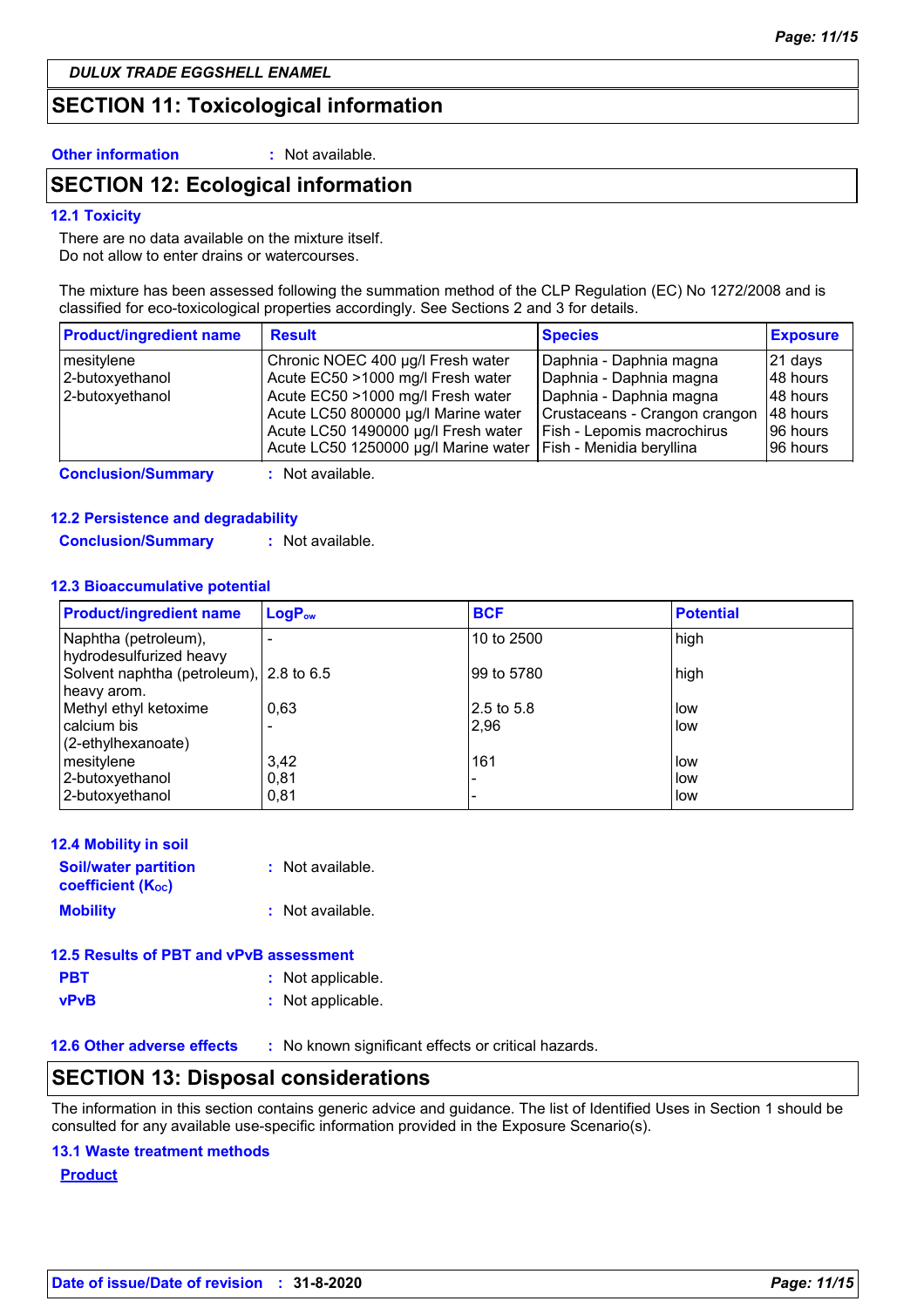# **SECTION 13: Disposal considerations**

| <b>Methods of disposal</b>     | : The generation of waste should be avoided or minimised wherever possible.<br>Disposal of this product, solutions and any by-products should at all times comply<br>with the requirements of environmental protection and waste disposal legislation<br>and any regional local authority requirements. Dispose of surplus and non-<br>recyclable products via a licensed waste disposal contractor. Waste should not be<br>disposed of untreated to the sewer unless fully compliant with the requirements of<br>all authorities with jurisdiction.        |  |
|--------------------------------|-------------------------------------------------------------------------------------------------------------------------------------------------------------------------------------------------------------------------------------------------------------------------------------------------------------------------------------------------------------------------------------------------------------------------------------------------------------------------------------------------------------------------------------------------------------|--|
| <b>Hazardous waste</b>         | : The classification of the product may meet the criteria for a hazardous waste.                                                                                                                                                                                                                                                                                                                                                                                                                                                                            |  |
| <b>Disposal considerations</b> | Do not allow to enter drains or watercourses.<br>Dispose of according to all federal, state and local applicable regulations.<br>If this product is mixed with other wastes, the original waste product code may no<br>longer apply and the appropriate code should be assigned.<br>For further information, contact your local waste authority.                                                                                                                                                                                                            |  |
| <b>Packaging</b>               |                                                                                                                                                                                                                                                                                                                                                                                                                                                                                                                                                             |  |
| <b>Methods of disposal</b>     | : The generation of waste should be avoided or minimised wherever possible. Waste<br>packaging should be recycled. Incineration or landfill should only be considered<br>when recycling is not feasible.                                                                                                                                                                                                                                                                                                                                                    |  |
| <b>Disposal considerations</b> | Using information provided in this safety data sheet, advice should be obtained from<br>the relevant waste authority on the classification of empty containers.<br>Empty containers must be scrapped or reconditioned.<br>Dispose of containers contaminated by the product in accordance with local or<br>national legal provisions.                                                                                                                                                                                                                       |  |
| <b>Type of packaging</b>       | European waste catalogue (EWC)                                                                                                                                                                                                                                                                                                                                                                                                                                                                                                                              |  |
| <b>CEPE Paint Guidelines</b>   | 15 01 10*<br>packaging containing residues of or contaminated by<br>hazardous substances                                                                                                                                                                                                                                                                                                                                                                                                                                                                    |  |
| <b>Special precautions</b>     | This material and its container must be disposed of in a safe way. Care should be<br>taken when handling emptied containers that have not been cleaned or rinsed out.<br>Empty containers or liners may retain some product residues. Vapour from product<br>residues may create a highly flammable or explosive atmosphere inside the<br>container. Do not cut, weld or grind used containers unless they have been cleaned<br>thoroughly internally. Avoid dispersal of spilt material and runoff and contact with<br>soil, waterways, drains and sewers. |  |

# **SECTION 14: Transport information**

| Information pertaining to IATA and ADN is considered not relevant since the  |  |
|------------------------------------------------------------------------------|--|
| material is not packaged in the correct approved packaging required of these |  |
| methods of transport.                                                        |  |

|                                                                    | <b>ADR</b>    | <b>IMDG</b>   |
|--------------------------------------------------------------------|---------------|---------------|
| 14.1 UN number                                                     | <b>UN1263</b> | <b>UN1263</b> |
| 14.2 UN proper<br>shipping name                                    | <b>PAINT</b>  | <b>PAINT</b>  |
| <b>14.3 Transport</b><br>hazard class(es)<br><b>Class</b>          | $\mathbf{3}$  | 3             |
| <b>Subsidiary class</b>                                            | -             |               |
| <b>14.4 Packing group</b>                                          | III           | III           |
| 14.5<br><b>Environmental</b><br>hazards<br><b>Marine pollutant</b> |               | No.           |
|                                                                    | No.           |               |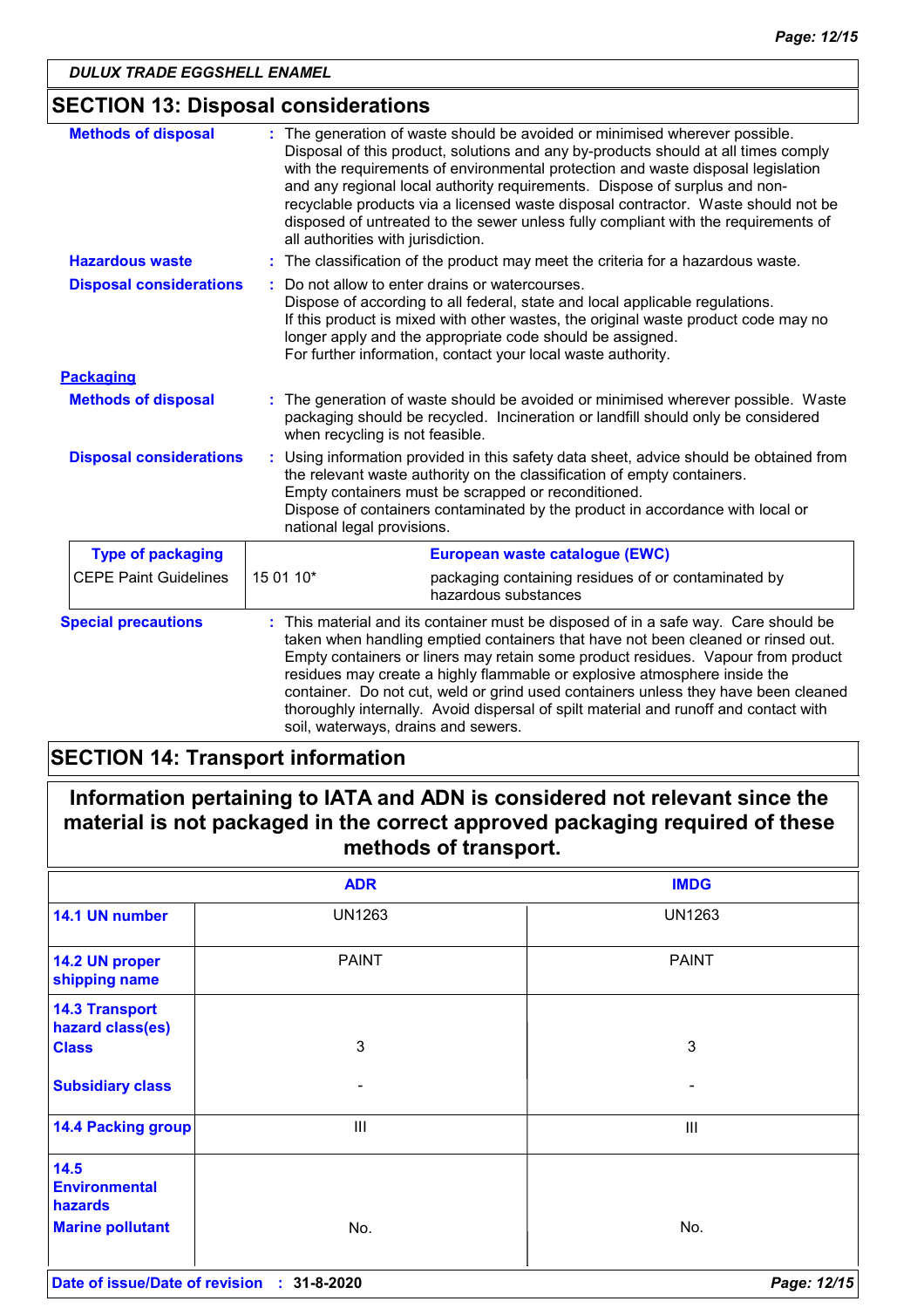## **Information pertaining to IATA and ADN is considered not relevant since the material is not packaged in the correct approved packaging required of these methods of transport.**

| <b>Marine pollutant</b><br>substances          |                                                                                                                                                                                                                        | Not available. |
|------------------------------------------------|------------------------------------------------------------------------------------------------------------------------------------------------------------------------------------------------------------------------|----------------|
| <b>14.6 Special</b><br>precautions for<br>user | Transport within user's premises: always<br>transport in closed containers that are upright<br>and secure. Ensure that persons transporting<br>the product know what to do in the event of an<br>accident or spillage. |                |
| <b>HI/Kemler number</b>                        | 30                                                                                                                                                                                                                     |                |
| <b>Emergency</b><br>schedules (EmS)            |                                                                                                                                                                                                                        | $F-E$ , $S-E$  |
|                                                |                                                                                                                                                                                                                        |                |

| 14.7 Transport in bulk<br>according to Annex II of<br><b>MARPOL and the IBC Code</b> | : Not applicable.                                                                                                                                                               |                                                                                                                                                                                                                                                                                                                     |
|--------------------------------------------------------------------------------------|---------------------------------------------------------------------------------------------------------------------------------------------------------------------------------|---------------------------------------------------------------------------------------------------------------------------------------------------------------------------------------------------------------------------------------------------------------------------------------------------------------------|
| <b>Additional</b><br>information                                                     | Viscous substance exemption In pack sizes<br>less than 450 litres, under the terms of 2.2.3.1.<br>this product is not subject to the provisions of<br>ADR.<br>Tunnel code (D/E) | Viscous substance exemption In pack sizes<br>up to and including 30 litres, under the terms of<br>2.3.2.5, this product is not subject to the<br>packaging,<br>labelling and marking requirements of the<br>IMDG Code, but both full documentation and<br>placarding of cargo transport units is still<br>required. |

# **SECTION 15: Regulatory information**

### **15.1 Safety, health and environmental regulations/legislation specific for the substance or mixture**

### **EU Regulation (EC) No. 1907/2006 (REACH)**

**Annex XIV - List of substances subject to authorisation**

#### **Annex XIV**

None of the components are listed, or the component present is below its threshold.

### **Substances of very high concern**

None of the components are listed, or the component present is below its threshold.

**Annex XVII - Restrictions :** Not applicable. **on the manufacture, placing on the market** 

**and use of certain dangerous substances, mixtures and articles**

### **Other EU regulations**

**VOC for Ready-for-Use Mixture :** Not applicable.

### **Ozone depleting substances (1005/2009/EU)**

Not listed.

### **Prior Informed Consent (PIC) (649/2012/EU)**

Not listed.

### **Seveso Directive**

This product may add to the calculation for determining whether a site is within the scope of the Seveso Directive on major accident hazards.

**International regulations**

**Chemical Weapon Convention List Schedules I, II & III Chemicals**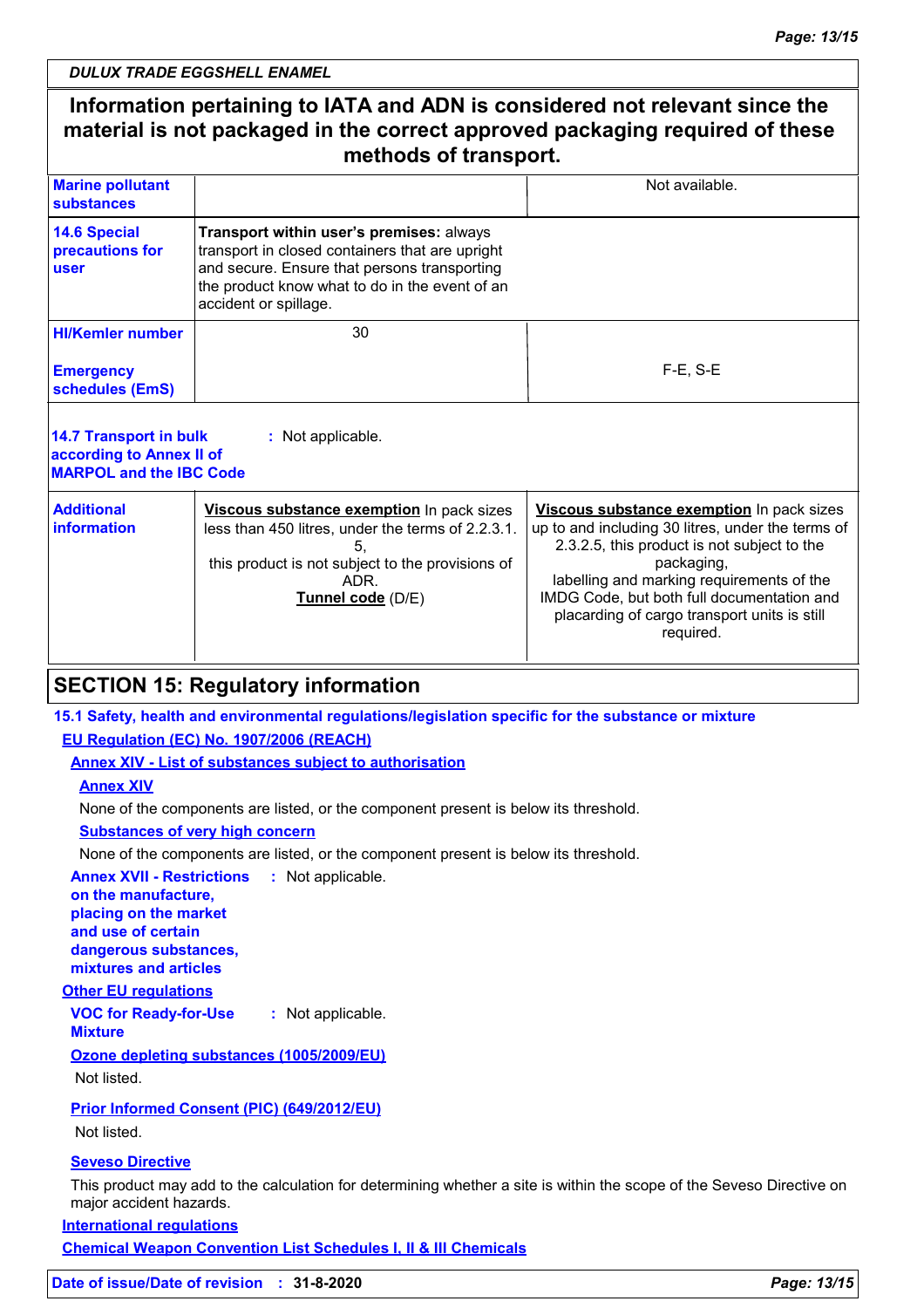### **SECTION 15: Regulatory information**

### Not listed.

### **Montreal Protocol (Annexes A, B, C, E)**

Not listed.

# **Stockholm Convention on Persistent Organic Pollutants**

Not listed.

# **Rotterdam Convention on Prior Informed Consent (PIC)**

Not listed.

### **UNECE Aarhus Protocol on POPs and Heavy Metals**

Not listed.

| <b>15.2 Chemical safety</b><br>: No Chemical Safety Assessment has been carried out. |  |
|--------------------------------------------------------------------------------------|--|
|--------------------------------------------------------------------------------------|--|

#### **assessment**

### **SECTION 16: Other information**

| <b>CEPE code</b> |  |
|------------------|--|
|------------------|--|

 $\nabla$  Indicates information that has changed from previously issued version.

|  | <b>Abbreviations and acronyms : ATE = Acute Toxicity Estimate</b><br>CLP = Classification, Labelling and Packaging Regulation [Regulation (EC) No.<br>1272/2008]<br>DMEL = Derived Minimal Effect Level<br>DNEL = Derived No Effect Level<br>EUH statement = CLP-specific Hazard statement |
|--|--------------------------------------------------------------------------------------------------------------------------------------------------------------------------------------------------------------------------------------------------------------------------------------------|
|  | PBT = Persistent, Bioaccumulative and Toxic<br>PNEC = Predicted No Effect Concentration<br><b>RRN = REACH Registration Number</b><br>vPvB = Very Persistent and Very Bioaccumulative                                                                                                       |

### **Procedure used to derive the classification according to Regulation (EC) No. 1272/2008 [CLP/GHS]**

| <b>Classification</b>                  | <b>Justification</b>                        |
|----------------------------------------|---------------------------------------------|
| Flam. Lig. 3, H226<br>ISTOT RE 1. H372 | On basis of test data<br>Calculation method |
| Aquatic Chronic 3, H412                | Calculation method                          |

#### **Full text of abbreviated H statements**

| H226   | Flammable liquid and vapour.                                                |
|--------|-----------------------------------------------------------------------------|
| H302   | Harmful if swallowed.                                                       |
|        |                                                                             |
| H304   | May be fatal if swallowed and enters airways.                               |
| l H312 | Harmful in contact with skin.                                               |
| H315   | Causes skin irritation.                                                     |
| l H317 | May cause an allergic skin reaction.                                        |
| H318   | Causes serious eye damage.                                                  |
| H319   | Causes serious eye irritation.                                              |
| H332   | Harmful if inhaled.                                                         |
| H335   | May cause respiratory irritation.                                           |
| H336   | May cause drowsiness or dizziness.                                          |
| H351   | Suspected of causing cancer.                                                |
| H361fd | Suspected of damaging fertility. Suspected of damaging the<br>unborn child. |
| H372   | Causes damage to organs through prolonged or repeated<br>exposure.          |
| H373   | May cause damage to organs through prolonged or repeated<br>exposure.       |
| H411   | Toxic to aquatic life with long lasting effects.                            |
| H412   | Harmful to aquatic life with long lasting effects.                          |

#### **Full text of classifications [CLP/GHS]**